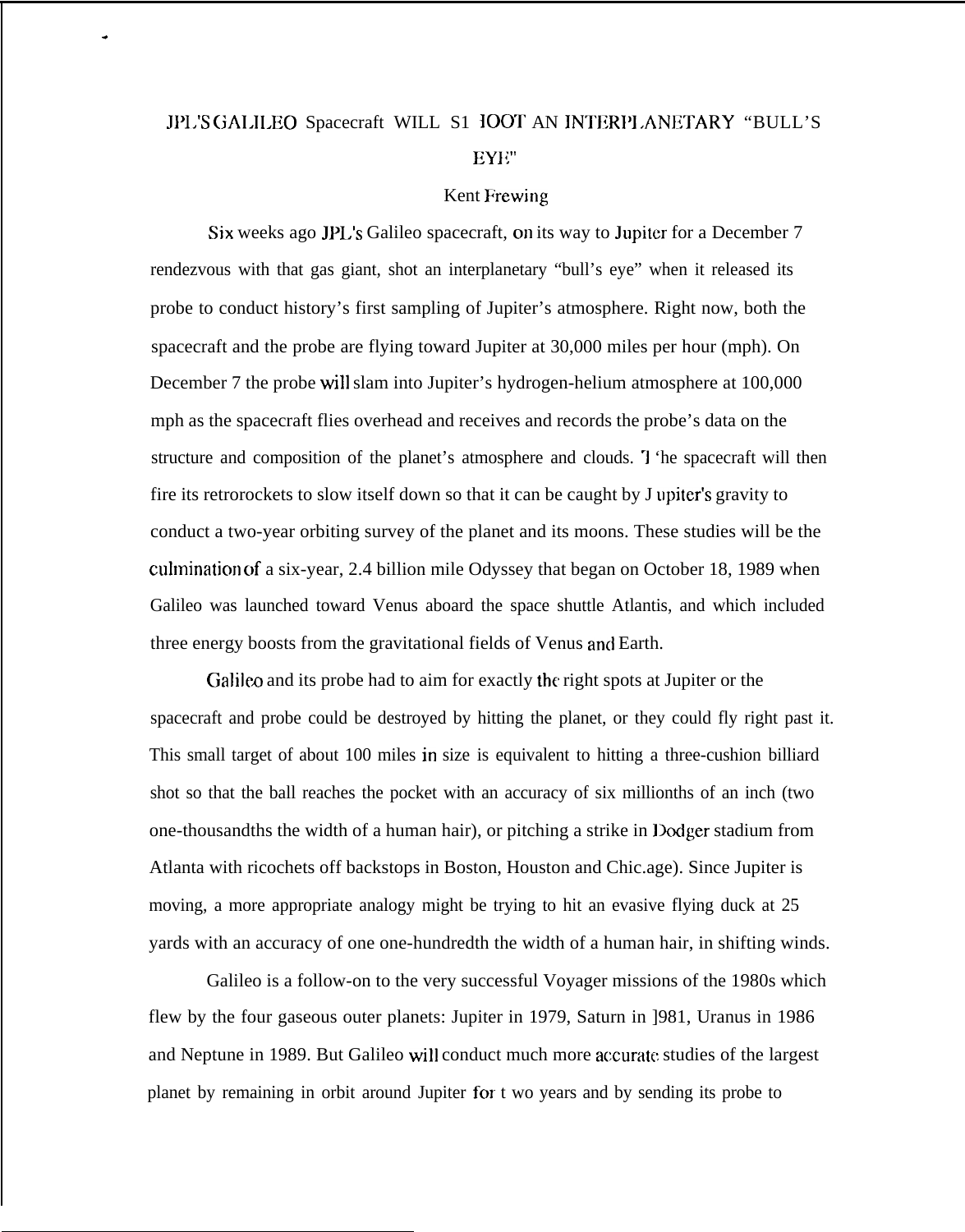sample the planet's atmosphere. Galileo is an international collaborat ion, with 120 scientists from seven nations on its science teams. JPI. designed and built the spacecraft, and Hughes built the atmospheric probe for NASA's Ames Research Center. Germany provided the propulsion system and two instruments. Shortly after launch the spacecraft suffered-a major failure when its high-gain radio antenna failed to unfold. While part of the operations team tried to determine the cause of the failure and send corrective commands to shock the antenna into unfurling (unsuccessfully), another group spent the intervening five years completely redesigning the science data gathering process so that it can be conducted with the spacecraft's low-gain antennas.

.

But how do JPL's navigators know where Galeleo is, and how fast it's going in what direction, so that they can command it to fly by Venus or Earth at just the right place and time to hit a small target at Jupiter? In a process that has been improved dramatically over the last three decades, navigators: (1) use radio signals from the spacecraft and radio emitting stars to develop very precise mathematical models of where the spacecraft is and where it's heading, of where the target planet is, and of the locations of JPL's Deep Space. Network (DSN) stations in California, Spain and Australia. (2) Based on these models, they predict where the spacecraft should be at a later time. (3) They compare actual observations with the models, and, if the fit between observation and model isn't close enough, they (4) revise the model to fit actual observations. (5) 1 f the spacecraft isn't heading toward the desired spot at a target planet based on the revised models, the engineers than command the spacecraft, using, the same Earth antennas, to turn itself in the proper direction and fire its rocket engine for a prescrilwd time to put itself onto the correct course.

The accuracies of measurements made. with the DSN transmitters, receivers and antennas must be very precise to enable accurate targeting of a few miles at distances of billions of miles. Earth station locations have therefore been measured to within one meter accuracy in longitude and in distance from the Earth's north-south axis, and to within ten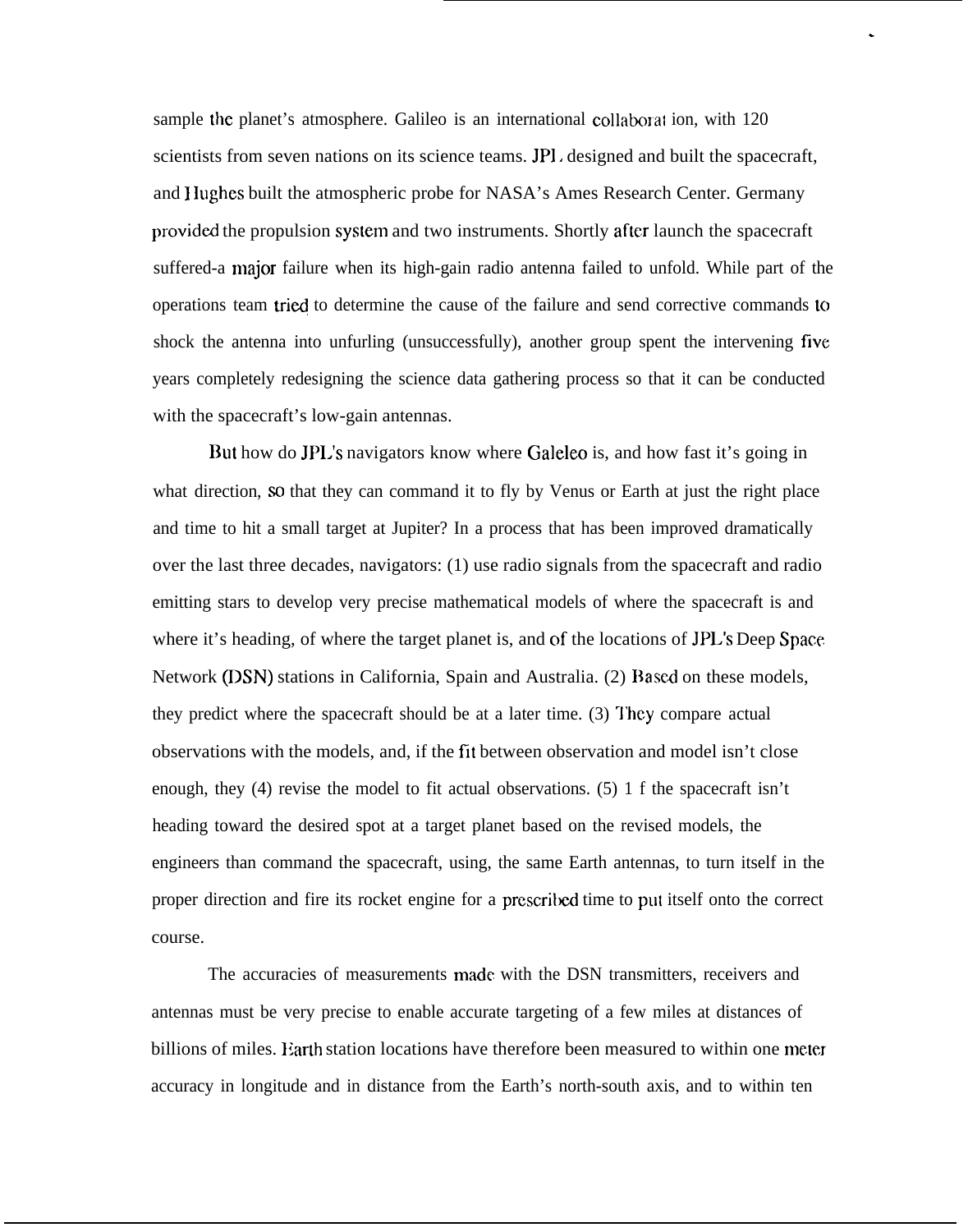meters in the direction parallel to that north-south axis. The locations of planets are known to two miles accuracy for every ten million miles distance, which translates to pointing at them with an accuracy often one-millionths of a degree. Clocks, which make use of very regular natural oscillations of atoms, must be accurate to within a billionth of a second.

.

All these accurate measurements are then used in several ways to determine the location, speed, and direction of travel of Galileo or other spacecraft. First, the distance to the spacecraft is determined by measuring how long it takes a radio signal to travel from Earth to the spacecraft, be turned around in the spacecraft's receiver-transmitter, and ret urned to Earth. The speed of light (and of a radio signal--including corrections for water vapor and charged particles in Earth's atmosphere) is known very precisely at 186,000 miles per second, so it is just a matter of measuring the signal timing very accurately to get the distance to the spacecraft.

The angle to the spacecraft is measured using some or all of four different techniques, depending on circumstances. The first method uses the Doppler effect--the same phenomenon that causes a car's horn or train's whistle to sound higher in pitch as it approaches, and lower in pitch as it recedes. In the case of interplanetary spacecraft, it is the rotation of Earth that causes the "pitch" (the frequency of the spacecraft's radio signal: usually between two billion and ten billion cycles per second or bctwccn two gigahertz and ten gigahertz) to be slightly higher as the Earth rotates toward the spacecraft and lower as it turns away from the spacecraft. The Doppler technique can locate a spacecraft to within ten millionths of a degree in both the longitude and latitude directions except when it is in a direction near Earth's equator, when a slightly less accurate method, called "differenced" two-station ranging," is used. In this method, which can provide direction accuracy to fifty millionths of a degree, the distances to the spacecraft (measured by the time it takes the radio signal to travel between the spacecraft and Earth) as seen from two different ground stations at widely different latitudes are subtracted, and geometric calculations can then yield the angle to the spacecraft. In the case of JPL's DSN, stations in the northern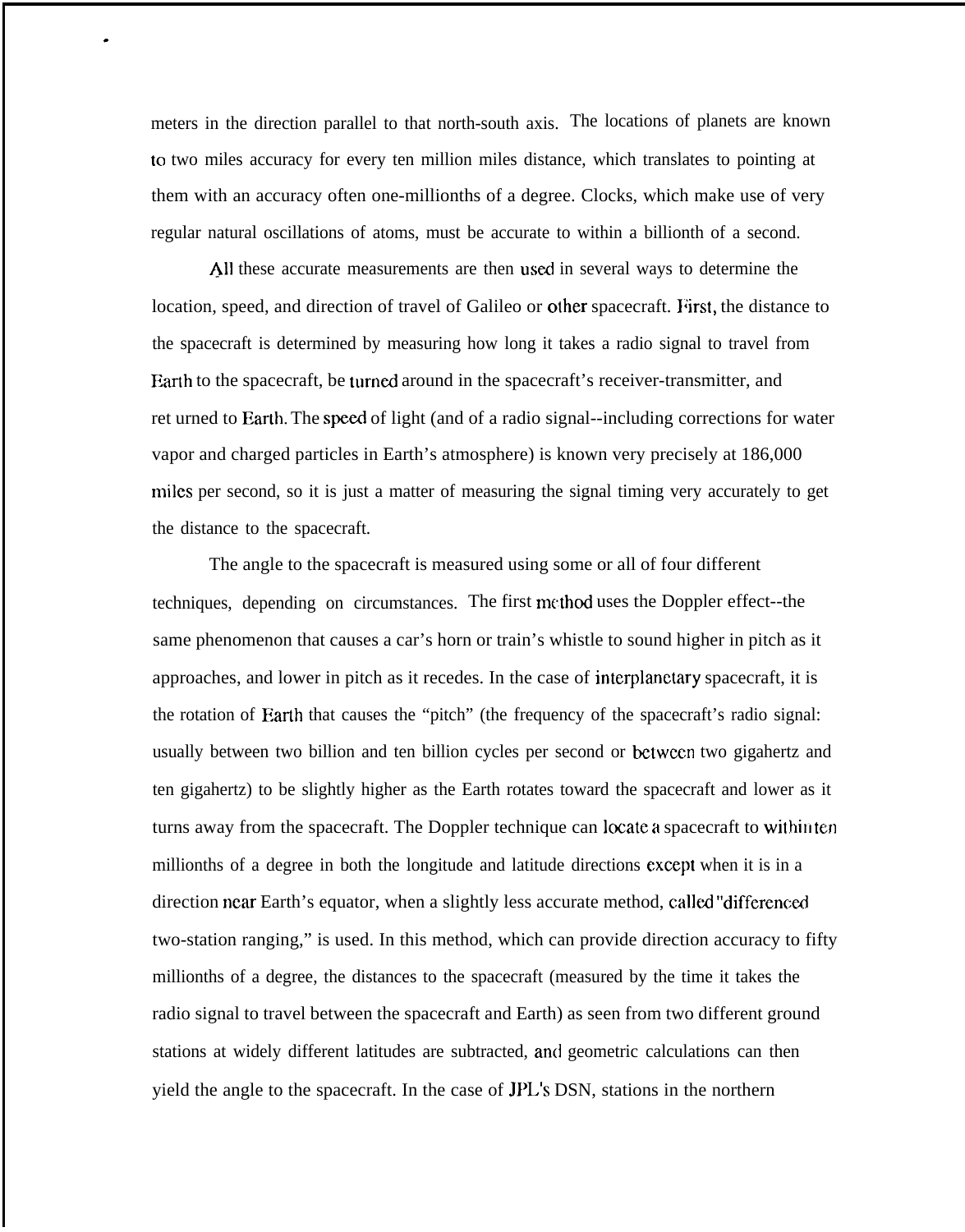hemisphere (in California or Spain) and southern hemisphere (in Australia) are separated by seventy degrees of latitude, so they provide the necessary latitude separation.

.

A third technique with an imposing name, which is essential to get the accuracy needed to target Galileo's atmospheric probe, is called "difference very long baseline" interferometry. " In this method, many error sources are eliminated and the spacecraft's direction can be estimated to within three millionths of a degree. To accomplish this, the time difference bet ween spacecraft radio signals received at two sidel y-separated ground stations is found, as well as the time difference between the received signals at the same two ground stations from a radio source at an (effectively) infinite distance (for instance, the signal from a quasar radio galaxy several billion trillion miles distant--or over a trillion times more distant than Jupiter). The difference between these two differences is then computed, and geometric calculations then yield the angle to the spacecraft. This technique is so accurate because the signals from the spacecraft and quasar travel through the same media, so that error sources are the same and are therefore subtracted out.

Although the fourth technique--optical navigation--is accurate to only 300 millionths of a degree (as compared to the one hundred-times-greater accuracy of differenccd very long baseline interferometry), it is much more precise when used when the spacecraft is just in the neighborhood of a target planet or moon where the distances are much smaller than from Earth to the planet. Ilere, television pictures of the target object are taken against the background of known stars. From the geometry of the object and the stars, ground computers then use the rough estimates of angular posi tion derived from the radio navigation techniques above to refine the estimate to even greater accuracy for spacecraft close to the target. This permits navigation to an even smaller "bull's eye'' --the twenty mile accuracy required for making eleven orbits past Jupiter's moons.

All of this labor- and computer-intensive work will come to fruition three months from now when Galileo flies by Jupiter recording the data on the p] anct's atmosphere from its probe deep within Jupiter's clouds. Even with a broken high-gain antenna, Galileo